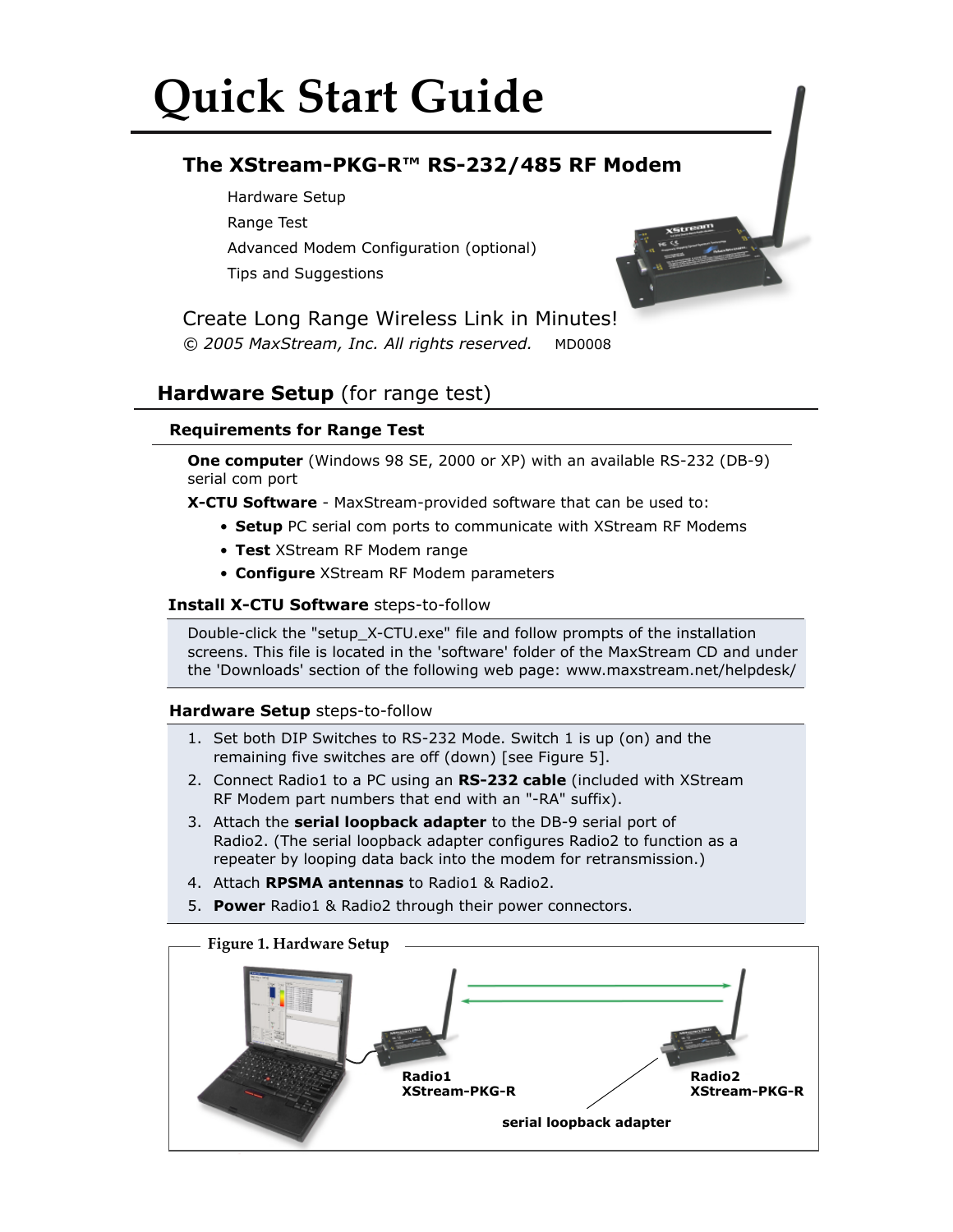# **Range Test**

Use the "PC Settings" and "Range Test" tabs of the X-CTU software to:

- Assign which PC Serial Com Port to use when communicating with XStream RF Modems [step 2 of "Range Test" below]
- Measure XStream RF Modem's range [steps 1-7 shown below]

#### **Range Test** steps-to-follow

- 1. Launch the X-CTU Software: *(Start --> Programs --> MaxStream --> X-CTU)*
- Under the "PC Settings" tab [Figure 2], select the PC serial com port **2** from the dropdown list that will be used to connect to Radio1.
- **3**) Select the Baud rate that matches the fixed RF data rate (over-the-air baud) of Radio1. Use default values for remaining fields. [Figure 2]
- 4. Click on the "Range Test" tab. [Figure 3]
- **5**) (Optional) Check the box in the "RSSI" section to enable its display.
- **6**) Click the "Start" button to begin range test.
- 7. Move Radio2 (with loopback connector) away from Radio1 to measure the modem's range.

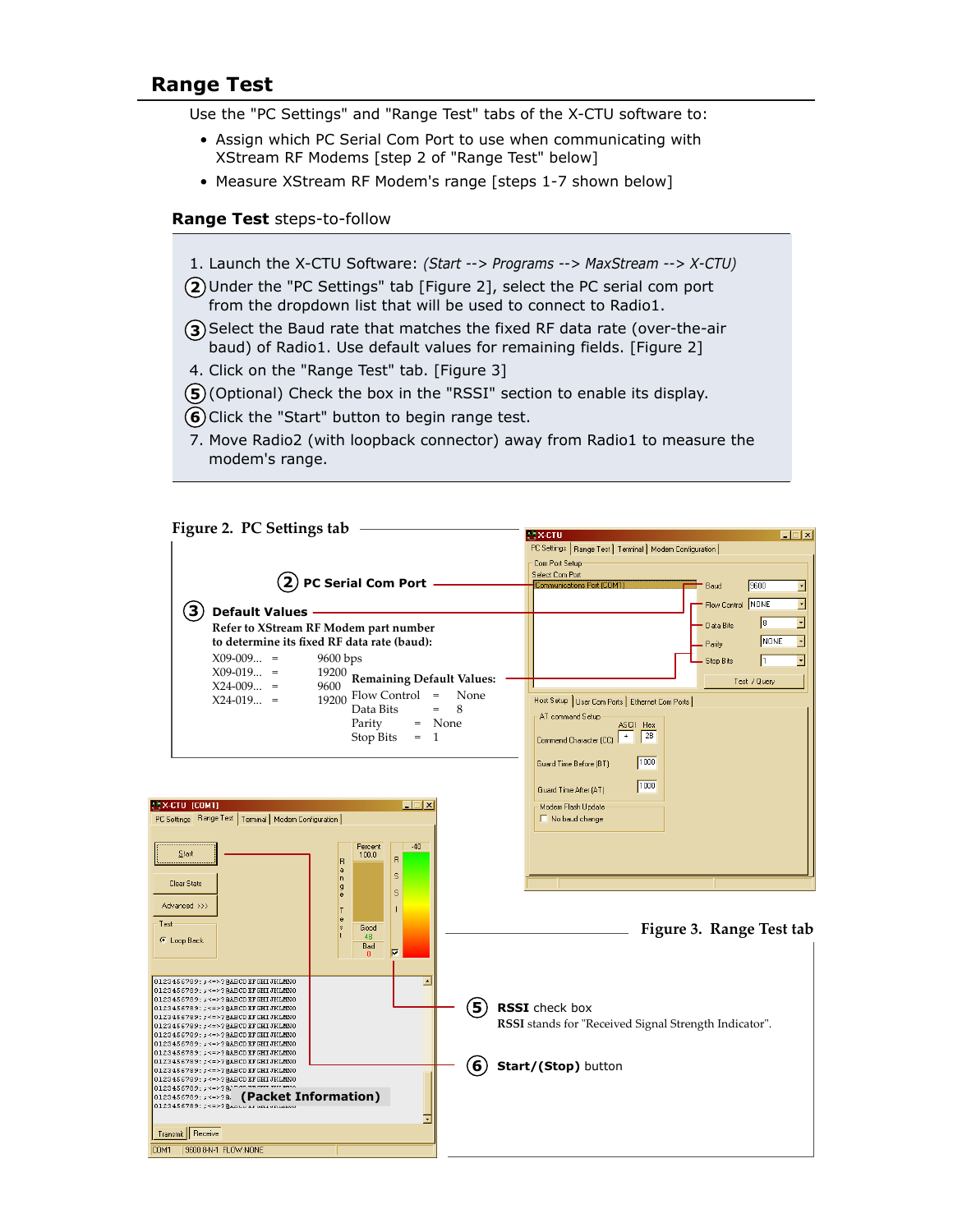# **Advanced Modem Configuration** (Optional)

XStream RF Modems operate out-of-box without configuration, yet users can use the "Modem Configuration" tab of the X-CTU Software to activate advanced functionality that includes the following:

- Serial Interfacing Options *("Change Baud Rate" steps shown below*)
- Sleep (Low Power) Modes
- Advanced Networking and Addressing
- Diagnostics

### **Change Serial Interfacing Baud Rate of RF Modem**

OEMs and integrators can interface with XStream Modems at different baud rates than the modem defaults (though actual RF data rate is fixed). To change a modem's serial data rate, use the "PC Settings" tab to first select the PC com port baud rate that matches the modem's default [steps 1-2]. Then change the baud rate of the modem itself [steps 3-7] using the "Modem Configuration" tab. Then lastly, go back to the "PC Settings" tab and select the PC com port baud rate that matches the newly set baud rate of the modem [step 8].

### **Change Baud Rate** steps-to-follow

- 1. Setup connection to a PC by following steps 1,2 & 5 of the "Hardware Setup" steps-to-follow [page 1].
- 2. Select the PC com port baud rate that matches the RF Modem's fixed RF data rate by following steps 1, 2 and 3 of the "Range Test".
- 3. Click on the "Modem Configuration" tab. [Figure 4]
- **4**) Click the "Read" button.
- **5**) In the Command & Parameter Hierarchical Tree, open the "Serial Interfacing Options" folder by clicking its plus (+) sign.
- **6**) Click the "Baud Rate" entry, then select a new baud rate from the dropdown list.
- **7**) Click "Write" button to save new settings to the RF Modem.
- 8. Click on the "PC Settings" tab [Figure 2] and select the value from the "Baud" dropdown list that matches the newly selected baud rate. This configures the PC Com Port to communicate at the new baud rate.

#### **Figure 4. Modem Configuration tab**